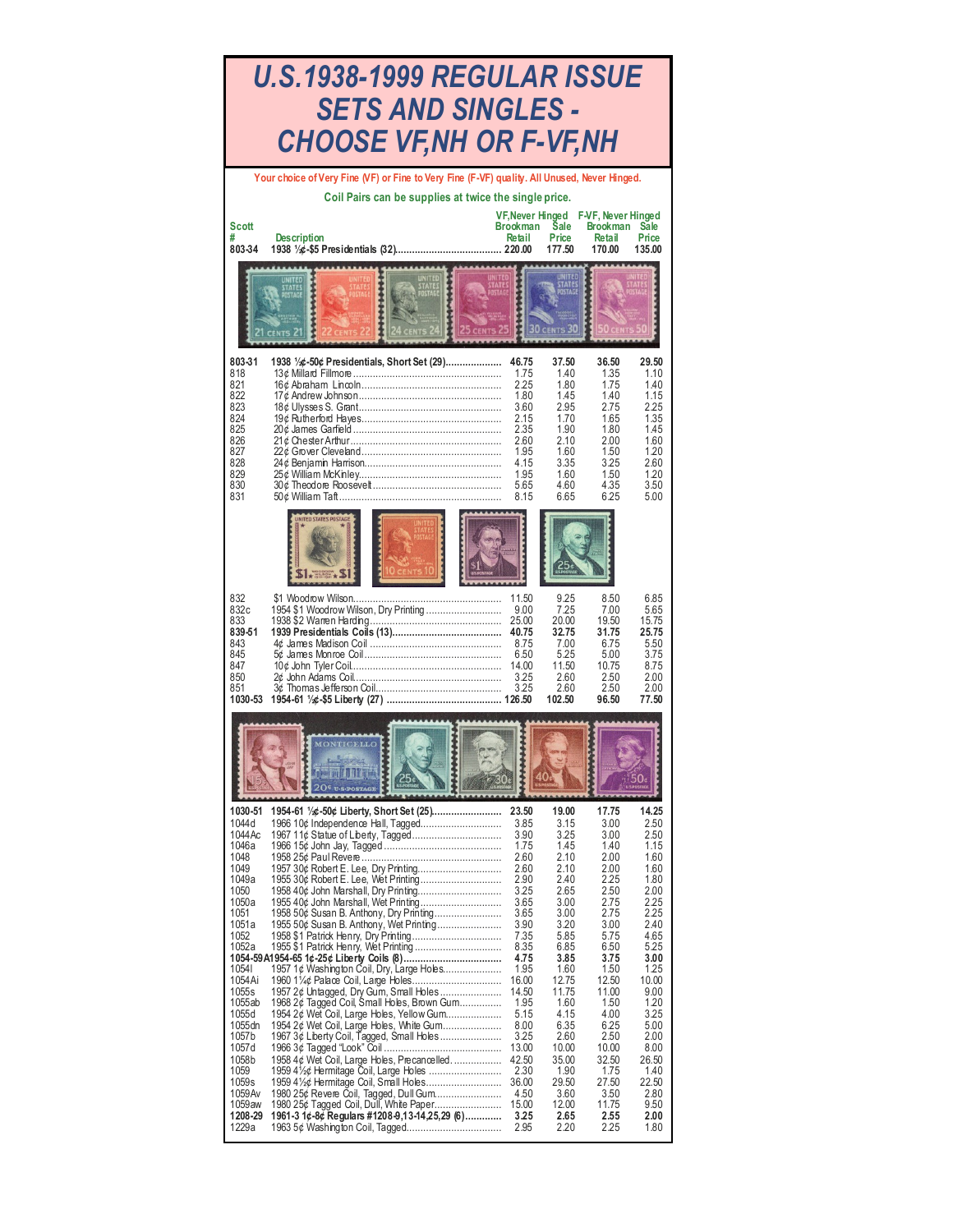**PAGE 2**

ſ

|                                                                                                                                                                                                                                                                                                                                                                                             | PREDERICK DOUGLAS<br><b><i>OHN DEWEY</i></b><br>微體                                                                                                                                                                                                                                                                                                                                                                                                                                                                                                                                                                                                                                                                                                                                                                                                                                                                                                                                                                                                                                                                                                                                                                                                               |                                                                                                                                                                                                                                                                                                                     | EUGENE O'NEIL                                                                                                                                                                                                                                                                                                    |                                                                                                                                                                                                                                                                                                                  |                                                                                                                                                                                                                                                                                                                  |
|---------------------------------------------------------------------------------------------------------------------------------------------------------------------------------------------------------------------------------------------------------------------------------------------------------------------------------------------------------------------------------------------|------------------------------------------------------------------------------------------------------------------------------------------------------------------------------------------------------------------------------------------------------------------------------------------------------------------------------------------------------------------------------------------------------------------------------------------------------------------------------------------------------------------------------------------------------------------------------------------------------------------------------------------------------------------------------------------------------------------------------------------------------------------------------------------------------------------------------------------------------------------------------------------------------------------------------------------------------------------------------------------------------------------------------------------------------------------------------------------------------------------------------------------------------------------------------------------------------------------------------------------------------------------|---------------------------------------------------------------------------------------------------------------------------------------------------------------------------------------------------------------------------------------------------------------------------------------------------------------------|------------------------------------------------------------------------------------------------------------------------------------------------------------------------------------------------------------------------------------------------------------------------------------------------------------------|------------------------------------------------------------------------------------------------------------------------------------------------------------------------------------------------------------------------------------------------------------------------------------------------------------------|------------------------------------------------------------------------------------------------------------------------------------------------------------------------------------------------------------------------------------------------------------------------------------------------------------------|
| Scott<br>#<br>1290av<br>1290b<br>1291<br>1292<br>1292 av<br>1293<br>1293a<br>1294<br>1294a<br>1295<br>1295a<br>1297bs<br>1297 bv<br>1299a<br>1303a<br>1304a<br>1305b<br>1305 Ev<br>1305C<br>1305Cv<br>1341<br>1402b<br>1509-11<br>1518-20<br>1520a                                                                                                                                          | <b>Description</b><br>1278/95a 1965-79 1¢-\$5 Prominent Americans (20)<br>1967 25¢ Frederick Douglass, Tagged, Dull Gum<br>1973 25¢ Frederick Douglass, Magenta<br>1973 40¢ Thomas Paine, Tagged, Dull Gum<br>1297-1305E 1966-81 1¢-\$1 Prominent American Coils (9)<br>1975 3¢ Francis Parkman, Bureau Precancel "Bars"<br>1975 3¢ F. Parkman, Bureau Precancel "City"<br>1968 1¢ Thomas Jefferson, Bureau Precancel<br>1966 4¢ Abraham Lincoln, Bureau Precancel<br>1966 5¢ George Washington, Bureau Precancel<br>1968 6¢ Franklin D. Roosevelt, Bureau Precancel<br>1978 15¢ Oliver W. Holmes Coil, Dull Gum<br>1338-38G 1968-71 #1338, A, D, F, G Flag & White House (5)<br>1393/1400 1970-74 6¢-21¢ Regulars #1393-94,96-1400 (8)<br>1971 8¢ Eisenhower Coil, Bureau Precancel<br>1973-74 6.3¢-10¢ Regular Coils (3)<br>1973 10¢ Jefferson Meml. Coil, Bureau Precancel                                                                                                                                                                                                                                                                                                                                                                                    | VF, Never Hinged<br>Brookman<br>Retail<br>31.75<br>2.10<br>37.50<br>1.55<br>1.55<br>2.00<br>2.00<br>1.85<br>4.35<br>4.00<br>18.75<br>17.50<br>6.75<br>2.90<br>8.50<br>14.00<br>14.00<br>11.00<br>35.00<br>3.85<br>4.50<br>8.25<br>1.95<br>3.75<br>4.00<br>12.50<br>1.20<br>1.15<br>10.00                            | Sale<br>Price<br>26.00<br>1.70<br>30.75<br>1.25<br>1.25<br>1.65<br>1.60<br>1.50<br>3.60<br>3.30<br>15.00<br>14.00<br>5.50<br>2.35<br>6.85<br>11.25<br>11.25<br>8.75<br>28.50<br>3.25<br>3.65<br>6.75<br>1.60<br>3.00<br>3.25<br>10.00<br>.95<br>.90<br>8.00                                                      | F-VF, Never Hinged<br><b>Brookman</b><br>Retail<br>25.75<br>1.65<br>30.00<br>1.25<br>1.25<br>1.60<br>1.60<br>1.50<br>3.50<br>3.25<br>15.00<br>14.00<br>5.25<br>2.25<br>6.50<br>11.00<br>11.00<br>8.50<br>27.50<br>3.00<br>3.50<br>6.25<br>1.45<br>3.00<br>3.25<br>9.50<br>.90<br>.90<br>7.75                     | <b>Sale</b><br>Price<br>20.75<br>1.35<br>24.00<br>1.00<br>1.00<br>1.30<br>1.30<br>1.25<br>2.80<br>2.60<br>12.00<br>11.25<br>4.25<br>1.80<br>5.25<br>9.00<br>9.00<br>6.85<br>22.50<br>2.40<br>2.85<br>4.95<br>1.20<br>2.40<br>2.60<br>7.65<br>.75<br>.75<br>6.25                                                  |
|                                                                                                                                                                                                                                                                                                                                                                                             | USA <sub>29c</sub>                                                                                                                                                                                                                                                                                                                                                                                                                                                                                                                                                                                                                                                                                                                                                                                                                                                                                                                                                                                                                                                                                                                                                                                                                                               |                                                                                                                                                                                                                                                                                                                     |                                                                                                                                                                                                                                                                                                                  |                                                                                                                                                                                                                                                                                                                  |                                                                                                                                                                                                                                                                                                                  |
| 1590A<br>1604 v<br>1605 <sub>v</sub><br>1608<br>1610<br>1611<br>1612<br>1613-19<br>1616bv<br>1616ba<br>1617 <sub>va</sub><br>1618 <sub>v</sub><br>1618a<br>1618 <sub>va</sub><br>1618ac<br>1622-25<br>1734-43<br>1738-42<br>1811-16<br>1816a<br>1816av<br>1818-20<br>1844-69<br>1865<br>1867<br>1867d<br>1868<br>1868a<br>1869<br>1869a<br>1880-89<br>1891-96<br>1892-93<br>1895b<br>1906ab | 1581/1612 1975-81 1¢-\$5 Americana Issue<br>#1581-85,91-4,96-7,99-1612 (19)<br>1975 9¢ Assembly, Perforated 10, Booklet Single<br>1975-79 3.1¢-16¢ Americana Coils (9)<br>1976 9¢ Assemble Coil, Precancel 'Bars", Shiny<br>9¢ Assemble Coil, Bureau Precancel "City"<br>1977 10¢ Petition Coil, Bureau Precancel "Bars"<br>1975 13¢ Liberty Bell Coil, Dull Gum<br>13¢ Liberty Bell Coil, Bureau Precancel "Bars"<br>13¢ Liberty Bell Coil, Precancel "Presort", Dull Gum<br>13¢ Liberty Bell Coil, Precancel "City", Shiny Gum<br>1971-7 13¢ Flags #1622,22C,23,23B,25 (5)<br>1980-81 1¢-12¢ Americana Coils (3)<br>1981 12¢ Conscience Coil. Bureau Precancel<br>12¢ Conscience Coil, Precancel 'Bars"<br>1980-5 1¢-50¢ Great Americans (26)<br>1985 39¢ G. Clark, Perforated 10.9 (Tagged - Our Choice)<br>39¢ G. Clark, Perforated 11.2, Large Block Tagging<br>1984 30¢ Lillian Gilbreth, Perforated 10.9<br>1985 50¢ Chester Nimitz, Perforated 10.9<br>50¢ C.Nimitz, Perforated 11.2 (Tagged - Our Choice)<br>1991 18¢ Wildlife, Booklet Singles (10)<br>1981 6¢-02¢ Regulars #1891-3,94e,95-6 (6)<br>1897-1908 1981-91 1¢-20¢ Transportation Coils (14)<br>1898Ab-1906a Transportation, Precancel Coils (8)<br>1981 17¢ Electric Car, Precancel, Type B | 37.00<br>32.50<br>1.70<br>3.00<br>1.85<br>3.75<br>7.50<br>17.00<br>4.35<br>1.85<br>11.50<br>2.60<br>2.25<br>9.00<br>1.80<br>27.50<br>4.10<br>6.20<br>3.25<br>1.05<br>2.15<br>2.70<br>2.25<br>20.00<br>1.55<br>1.55<br>2.50<br>1.55<br>2.00<br>1.85<br>2.50<br>11.50<br>5.10<br>2.10<br>1.95<br>5.75<br>4.15<br>1.95 | 29.75<br>26.75<br>1.40<br>2.50<br>1.50<br>3.00<br>6.00<br>13.75<br>3.60<br>1.55<br>9.25<br>2.10<br>1.85<br>7.25<br>1.45<br>22.50<br>3.35<br>4.95<br>2.65<br>.85<br>1.75<br>2.15<br>1.85<br>16.50<br>1.25<br>1.25<br>2.10<br>1.25<br>1.65<br>1.50<br>2.10<br>9.25<br>4.15<br>1.70<br>1.60<br>4.65<br>3.35<br>1.60 | 29.75<br>25.00<br>1.35<br>2.40<br>1.50<br>3.00<br>6.00<br>13.75<br>3.35<br>1.50<br>8.75<br>2.00<br>1.75<br>7.00<br>1.40<br>21.50<br>3.20<br>4.80<br>2.50<br>.80<br>1.65<br>2.10<br>1.75<br>16.00<br>1.25<br>1.25<br>2.00<br>1.25<br>1.60<br>1.50<br>2.00<br>9.00<br>3.95<br>1.60<br>1.50<br>4.50<br>3.25<br>1.50 | 23.75<br>20.00<br>1.10<br>1.95<br>1.20<br>2.40<br>4.75<br>11.00<br>2.70<br>1.20<br>7.00<br>1.60<br>1.40<br>5.75<br>1.15<br>17.00<br>2.60<br>3.85<br>2.00<br>.65<br>1.35<br>1.70<br>1.40<br>12.75<br>1.00<br>1.00<br>1.60<br>1.00<br>1.35<br>1.25<br>1.60<br>7.25<br>3.25<br>1.30<br>1.20<br>3.65<br>2.65<br>1.20 |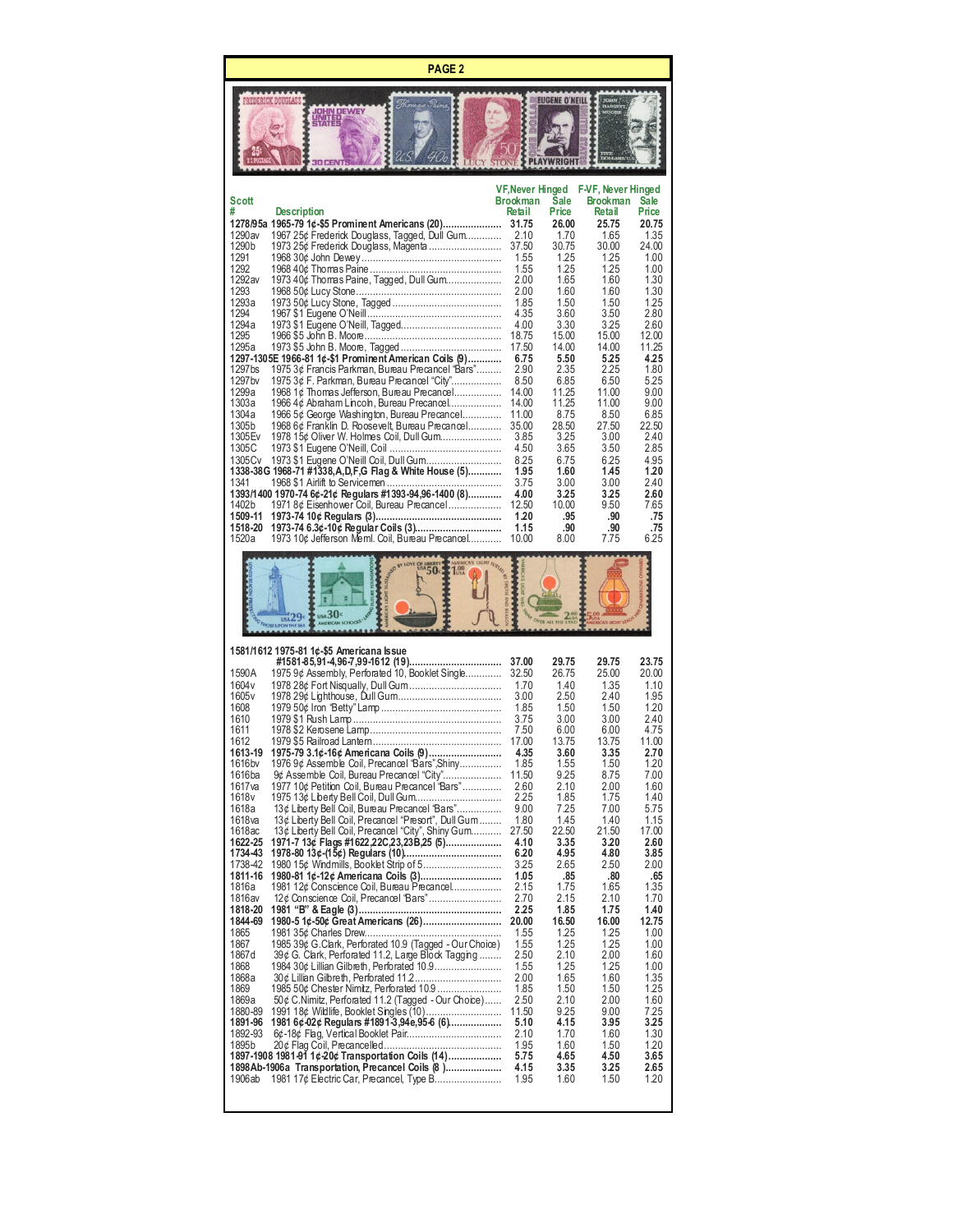|                                                                                                                                                 | <b>PAGE 3</b>                                                                                                                                                                                                                                                                                                                                                                                                                                                                                                  |                                                                                                                                            |                                                                                                                                        |                                                                                                                                        |                                                                                                                                        |
|-------------------------------------------------------------------------------------------------------------------------------------------------|----------------------------------------------------------------------------------------------------------------------------------------------------------------------------------------------------------------------------------------------------------------------------------------------------------------------------------------------------------------------------------------------------------------------------------------------------------------------------------------------------------------|--------------------------------------------------------------------------------------------------------------------------------------------|----------------------------------------------------------------------------------------------------------------------------------------|----------------------------------------------------------------------------------------------------------------------------------------|----------------------------------------------------------------------------------------------------------------------------------------|
|                                                                                                                                                 | <b>LUSA</b>                                                                                                                                                                                                                                                                                                                                                                                                                                                                                                    | Seaplane 1914                                                                                                                              |                                                                                                                                        |                                                                                                                                        |                                                                                                                                        |
| Scott<br>#<br>1909<br>1946-49<br>2111-16<br>2117-21<br>2122<br>2122b<br>2123-36<br>2132b                                                        | <b>Description</b><br>1985 22¢ Seashells, Booklet Strip of 5<br>1985 \$10.75 Express Mail, Type I, Booklet Single<br>1989 \$10.75 Express Mail, Type II,Booklet Single<br>1985-89 3.4¢-25¢ Transportation Coils (14)<br>2123a-33a Transportation, Precancel Coils (12)<br>1987 12¢ Stanley Steamer Coil, "B" Press<br>2149-50a 1985 18¢-21.1¢ Coils #2149,49a,50,50a (4)                                                                                                                                       | VF, Never Hinged<br><b>Brookman</b><br>Retail<br>37.75<br>3.65<br>6.05<br>4.65<br>41.50<br>47.50<br>8.35<br>4.50<br>2.60<br>3.55           | Sale<br>Price<br>30.75<br>3.00<br>4.85<br>3.85<br>32.75<br>38.50<br>6.75<br>3.65<br>2.10<br>2.80                                       | F-VF, Never Hinged<br><b>Brookman</b><br>Retail<br>29.75<br>2.90<br>4.70<br>3.65<br>32.50<br>37.50<br>6.50<br>3.50<br>2.00<br>2.75     | Sale<br>Price<br>24.50<br>2.35<br>3.85<br>2.95<br>25.75<br>30.00<br>5.25<br>2.85<br>1.60<br>2.20                                       |
| ap <sup>3</sup> Arnold                                                                                                                          | Hopkins<br>mdell Willk                                                                                                                                                                                                                                                                                                                                                                                                                                                                                         | <b>Bryan</b><br><b>Villiam</b> Jennings                                                                                                    | 82<br><b>ISA</b>                                                                                                                       | <b>Bret Harte</b>                                                                                                                      |                                                                                                                                        |
| 2168/96<br>2183<br>2188<br>2189<br>2189a<br>2190<br>2191<br>2192<br>2192a<br>2193<br>2194<br>2195<br>2196<br>2197 b<br>2225-31<br>2231          | 1990 45¢ H. Cushing (Tagged - Our Choice)<br>1991 52¢ Hubert Humphrey, Solid Tagging, Dull Gum<br>1993 52¢ Humphrey, Mottled Tagging, Shiny Gum<br>1992 75¢ Wendell Willkie, Solid Tagging, Dull Gum<br>75¢ Wendell Willkie, Mottled Tagging, Shiny Gum<br>1986 \$1 J. Hopkins, Dull Gum (Tagged-Our Choice)<br>1988 25¢ J. London, Tagging Omitted, Bklt.Single<br>1986-87 1¢-8.3¢ Transportation Coils (4)<br>1986 8.3¢ Ambulance Coil, "B" Press                                                            | 56.50<br>1.55<br>1.80<br>2.00<br>6.25<br>2.10<br>2.40<br>3.00<br>10.00<br>4.35<br>3.75<br>7.50<br>18.00<br>22.50<br>2.95<br>2.15           | 46.00<br>1.25<br>1.50<br>1.60<br>5.15<br>1.70<br>1.95<br>2.50<br>8.25<br>3.60<br>3.00<br>6.00<br>14.50<br>18.50<br>2.40<br>1.75        | 45.75<br>1.25<br>1.45<br>1.60<br>5.00<br>1.70<br>1.95<br>2.40<br>8.00<br>3.50<br>3.00<br>6.00<br>14.50<br>17.50<br>2.20<br>1.65        | 37.50<br>1.00<br>1.20<br>1.30<br>4.00<br>1.35<br>1.60<br>1.95<br>6.50<br>2.85<br>2.40<br>4.75<br>11.50<br>14.50<br>1.75<br>1.30        |
| Conestoga Wagon<br>1800s                                                                                                                        | Popcorn Wagon<br>Fire Engine 1900s<br>$16.7$ USA<br>1902<br>$20.5$ <sup>USA</sup><br>$ZIP+4$<br>Presort<br><b>Rate</b><br>$\overline{\text{us}_A20}$<br>Cable Car 1880s                                                                                                                                                                                                                                                                                                                                        | $2 \text{I}$ USA                                                                                                                           | Railroad MailCar<br>Presorted<br>First-Class                                                                                           | <b>Tandem Bicycle</b><br>1890s                                                                                                         | 24.1<br>USA                                                                                                                            |
| 2252-66<br>2260 b<br>2264<br>2267-74<br>2276-78<br>2279-81<br>2280d<br>2283b<br>2284-85<br>2394<br>2395-98<br>2419<br>2451-68<br>2466 b<br>2468 | 1987-94 3¢-24.1¢ Transportation Coils (15)<br>2257a 1993 10¢ Overall Tagging Coil, Dull Gum<br>.<br>1988 20.5¢ Fire Engine Coil, Piecancelled<br>1987 22¢ Special Occasions, Booklet Singles (10)<br>1988 25¢ Yosemite Coil, Untagged<br>25¢ Pheasant, Booket Single, Blue sky<br>25¢ Grosbeak & Owl, Booket Singles (2)<br>1988 25¢ Special Occasions, Booklet Singles (4)<br>1990-95 4¢-\$1 Transportation Coils (12)<br>1995 32¢ Ferryboat Coil, Bronx Blue<br>1990 \$1 Seaplane Coil (Tagged - Our Choice) | 10.75<br>4.15<br>5.85<br>1.75<br>18.75<br>2.60<br>2.70<br>7.75<br>5.50<br>11.50<br>2.10<br>33.00<br>4.85<br>10.50<br>10.75<br>8.35<br>4.50 | 8.75<br>3.35<br>4.75<br>1.40<br>15.00<br>2.10<br>2.20<br>6.25<br>4.60<br>9.25<br>1.70<br>26.75<br>3.95<br>8.65<br>8.65<br>6.65<br>3.65 | 8.25<br>3.25<br>4.50<br>1.35<br>14.50<br>2.10<br>2.10<br>6.00<br>4.25<br>9.00<br>1.60<br>26.50<br>3.75<br>8.50<br>8.25<br>6.50<br>3.50 | 6.65<br>2.65<br>3.65<br>1.10<br>11.50<br>1.70<br>1.70<br>4.85<br>3.25<br>7.25<br>1.30<br>21.50<br>3.00<br>6.85<br>6.65<br>5.25<br>2.85 |
|                                                                                                                                                 | USA45<br>$\frac{30}{\text{USA}}$                                                                                                                                                                                                                                                                                                                                                                                                                                                                               |                                                                                                                                            |                                                                                                                                        |                                                                                                                                        |                                                                                                                                        |
| 2476-82<br>2481                                                                                                                                 | 1990-95 1¢-\$2 Flora And Fauna Regulars (7)                                                                                                                                                                                                                                                                                                                                                                                                                                                                    | 10.50<br>1.70                                                                                                                              | 8.65<br>1.40                                                                                                                           | 8.50<br>1.35                                                                                                                           | 6.75<br>1.10                                                                                                                           |

|         | 24/6-82 1990-95 1¢-\$2 Flora And Fauna Regulars (1)          | 10.50 | 6.65  | 8.50 | 6.75 |
|---------|--------------------------------------------------------------|-------|-------|------|------|
| 2481    |                                                              | 1.70  | 1.40  | 1.35 | 1.10 |
| 2482    |                                                              | 6.75  | 5.50  | 5.50 | 4.50 |
| 2483-88 | 1991-95 20¢-32¢ Flora/Fauna Booklet Singles (6)              | 7.25  | 5.95  | 5.65 | 4.50 |
|         |                                                              | 2.80  | 2.25  | 2.20 | 1.80 |
|         | 2489-94 1993-95 29¢-32¢ Flora/Fauna Conv.Pn.Singles (6)      | 7.15  | 5.85  | 5.65 | 4.50 |
|         | 2493-94 1995 32¢ Peach & Pear, Convertible Pane Singles. (2) | 2.50  | 2.00  | 2.00 | 1.60 |
|         |                                                              | 2.50  | 2.00  | 2.00 | 1.60 |
|         | 2489 v 95A 1993-95 29¢-32¢ Flora/Fauna Coil Singles (6)      | 12.50 | 10.00 | 9.75 | 7.75 |
|         |                                                              | 7.75  | 6.35  | 6.25 | 5.00 |
|         | 2517/31 1991 (4¢)-29¢ Regulars #2517,21,24-24A,31 (5)        | 4.95  | 4.15  | 3.95 | 3.15 |
| 2524A   |                                                              | 1.55  | 1.30  | 1.25 | 1.00 |
|         | 2518/29C 1991-4 19¢-29¢ Coils #2518,23,3A,5-6,9,9C (7)       | 8.50  | 6.95  | 6.65 | 5.35 |
|         |                                                              |       |       |      |      |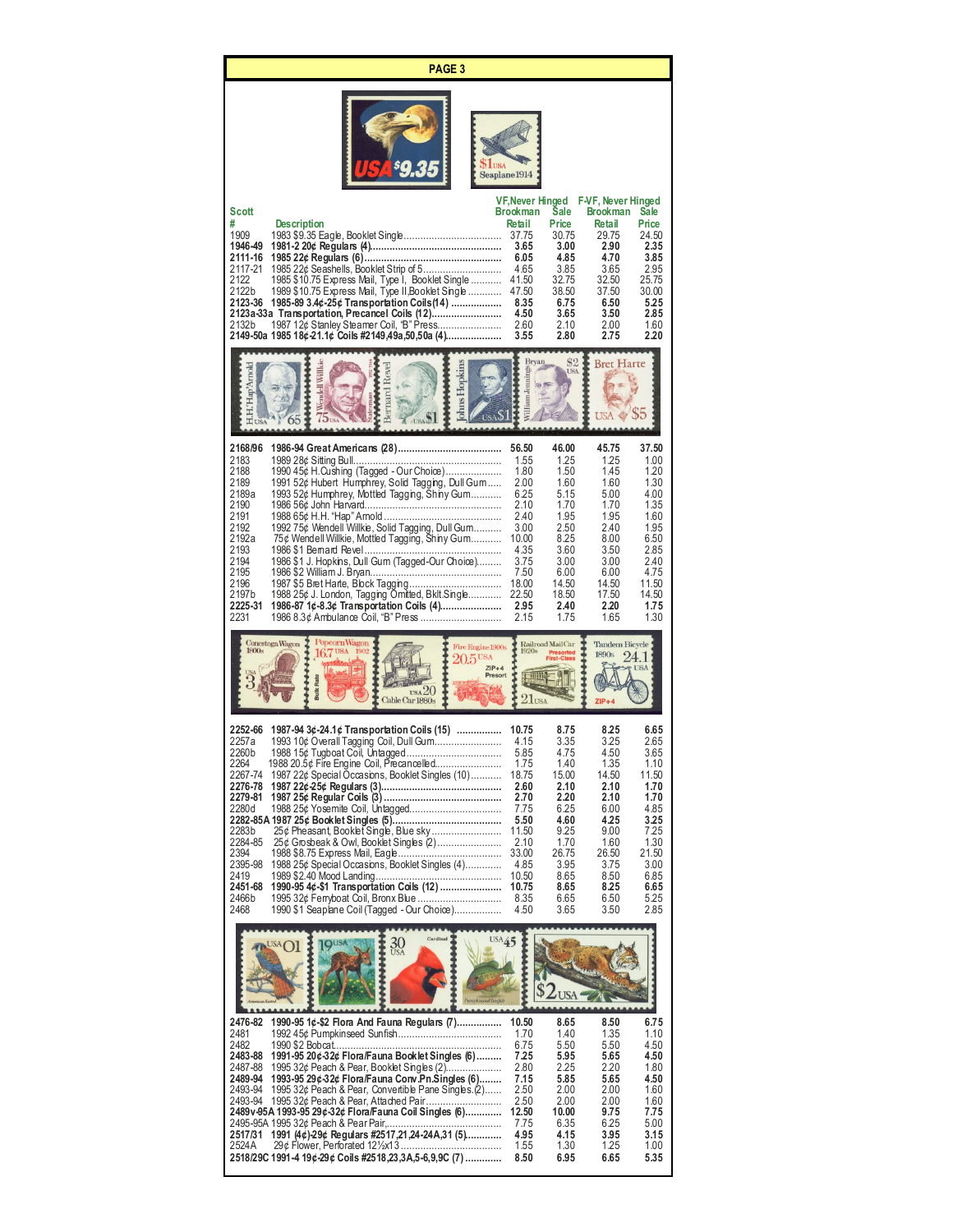|                                                                                                                                                                                                                                                                                                                                                                              | <b>PAGE 4</b>                                                                                                                                                                                                                                                                                                                                                                                                                                                                                                                                                                                                                                                                                                                                                                                                                                                                                                                                                                                                                                                                                                                                                                                                                                                                                                      |                                                                                                                                                                                                                                                                                                                                                                          |                                                                                                                                                                                                                                                                                                                                                                                |                                                                                                                                                                                                                                                                                                                                                                                |                                                                                                                                                                                                                                                                                                                                                                              |
|------------------------------------------------------------------------------------------------------------------------------------------------------------------------------------------------------------------------------------------------------------------------------------------------------------------------------------------------------------------------------|--------------------------------------------------------------------------------------------------------------------------------------------------------------------------------------------------------------------------------------------------------------------------------------------------------------------------------------------------------------------------------------------------------------------------------------------------------------------------------------------------------------------------------------------------------------------------------------------------------------------------------------------------------------------------------------------------------------------------------------------------------------------------------------------------------------------------------------------------------------------------------------------------------------------------------------------------------------------------------------------------------------------------------------------------------------------------------------------------------------------------------------------------------------------------------------------------------------------------------------------------------------------------------------------------------------------|--------------------------------------------------------------------------------------------------------------------------------------------------------------------------------------------------------------------------------------------------------------------------------------------------------------------------------------------------------------------------|--------------------------------------------------------------------------------------------------------------------------------------------------------------------------------------------------------------------------------------------------------------------------------------------------------------------------------------------------------------------------------|--------------------------------------------------------------------------------------------------------------------------------------------------------------------------------------------------------------------------------------------------------------------------------------------------------------------------------------------------------------------------------|------------------------------------------------------------------------------------------------------------------------------------------------------------------------------------------------------------------------------------------------------------------------------------------------------------------------------------------------------------------------------|
| Scott<br>#<br>2523c<br>2519/30<br>2520                                                                                                                                                                                                                                                                                                                                       | <b>Description</b><br>1991 19¢-29¢ Booklet Singles #2519-20,27-28,30 (5)                                                                                                                                                                                                                                                                                                                                                                                                                                                                                                                                                                                                                                                                                                                                                                                                                                                                                                                                                                                                                                                                                                                                                                                                                                           | VF, Never Hinged<br><b>Brookman</b><br>Retail<br>6.50<br>8.00<br>3.70                                                                                                                                                                                                                                                                                                    | Sale<br>Price<br>5.25<br>6.50<br>3.00                                                                                                                                                                                                                                                                                                                                          | F-VF, Never Hinged<br><b>Brookman</b><br><b>Retail</b><br>5.00<br>6.15<br>2.90                                                                                                                                                                                                                                                                                                 | <b>Sale</b><br>Price<br>4.00<br>4.95<br>2.35                                                                                                                                                                                                                                                                                                                                 |
|                                                                                                                                                                                                                                                                                                                                                                              | <b>USA</b>                                                                                                                                                                                                                                                                                                                                                                                                                                                                                                                                                                                                                                                                                                                                                                                                                                                                                                                                                                                                                                                                                                                                                                                                                                                                                                         |                                                                                                                                                                                                                                                                                                                                                                          | sQ95<br><b>USA</b><br>ith Anniversary                                                                                                                                                                                                                                                                                                                                          | <b>ALL AND STREET</b><br>First Moon Landing, 1969                                                                                                                                                                                                                                                                                                                              |                                                                                                                                                                                                                                                                                                                                                                              |
| 2539<br>2540<br>2541<br>2542<br>2543<br>2544<br>2544 b<br>2544 A<br>2587-92<br>2587<br>2590<br>2592<br>2593-94<br>2593B<br>2595-99<br>2602-9<br>2607a<br>2842<br>2877-82<br>2881<br>2881 v<br>2883-87<br>2885<br>2886<br>2886b<br>2887<br>2888-93<br>2888<br>2889<br>2892<br>2903a<br>29131<br>2914<br>2915<br>2915B<br>2915C<br>2915D<br>2916-21<br>2920 D<br>2921<br>2921b | 2539-44A 1991-95 \$1-\$14 High Values Regulars (7) 155.00<br>1995 \$3 Priority Mail, Challenger Shuttle<br>1992-93 29¢ Pledge of Allegiance, Booklet Singles (2)<br>1992 29¢ Pledge, Perf.11x10 Booklet Single<br>1992-4 29¢ Convertible Pane Singles (5)<br>2595v-99v 1992-4 29¢ Self Adhesive Coils (5)<br>1991-93 (10¢)-29¢ Coil Issues (8)<br>1992 23¢ USA Coil, Tagged, Shiny Gum<br>1994 (32¢) "G" Booklet & Convertible Pane Singles (5)<br>(34¢) "G" Surface tagged, Convertible Pane Single<br>(32¢) Flag, "G' Coil, ŠA………………………………………<br>(32¢) Flag, "G" Overall Tagging, Convertible Pane Single.<br>(32¢) Flag Coil, Black "G" ……………………………………<br>(32¢) Flag Coil, Red "G", Rouletted<br>2902/12B 1995-97 (5¢)-(25¢) Non-Denominated Coils (16)<br>2913-15D 1995-97 32¢ Flag over Porch Coils (7)<br>1995 32¢ Flag over Porch Coil, Low Gloss Gum<br>1995 32¢ Flag over Porch Coil, Perforated 9.8<br>1995 32¢ Flag over Porch Coil, Diecut 8.7<br>1996 32¢ Flag over Porch Coil, Diecut 11.5<br>1996 32¢ Flag over Porch Coil, Diecut 10.9<br>1997 32¢ Flag over Porch Coil, Diecut 9.8<br>1995-96 32¢ Flags #2916,19-20,20D,21 (5)<br>1996 32¢ Flag, Blue, "1996" Date, Conv. Pane Single<br>1996 32¢ Flag, Red, "1996" Date, Conv. Pane Single<br>1997 32¢ Flag, Red, "1997" Date, Conv. Pane Single | 3.75<br>13.75<br>36.75<br>49.00<br>11.75<br>10.50<br>11.00<br>36.75<br>23.00<br>1.70<br>3.75<br>18.00<br>2.60<br>5.75<br>6.10<br>6.05<br>6.15<br>6.00<br>40.00<br>6.25<br>3.15<br>1.60<br>7.70<br>1.80<br>1.55<br>2.15<br>1.55<br>9.75<br>1.75<br>3.25<br>1.75<br>10.75<br>5.75<br>13.50<br>1.60<br>1.80<br>1.95<br>1.65<br>3.40<br>2.80<br>7.30<br>1.85<br>1.55<br>1.85 | 127.50<br>3.00<br>11.25<br>29.75<br>38.75<br>9.50<br>8.50<br>9.00<br>29.50<br>18.75<br>1.40<br>3.00<br>14.50<br>2.10<br>4.60<br>4.85<br>4.80<br>4.95<br>4.85<br>32.75<br>5.15<br>2.50<br>1.30<br>6.35<br>1.45<br>1.30<br>1.80<br>1.25<br>7.95<br>1.40<br>2.65<br>1.45<br>8.75<br>4.45<br>11.00<br>1.30<br>1.45<br>1.60<br>1.35<br>2.80<br>2.30<br>5.85<br>1.55<br>1.25<br>1.55 | 125.00<br>3.00<br>11.00<br>29.50<br>37.50<br>9.50<br>8.50<br>9.00<br>29.75<br>18.50<br>1.35<br>3.00<br>14.75<br>2.00<br>4.50<br>4.95<br>4.95<br>4.95<br>4.75<br>32.50<br>5.00<br>2.50<br>1.25<br>6.10<br>1.40<br>1.25<br>1.75<br>1.25<br>7.50<br>1.35<br>2.50<br>1.40<br>8.35<br>4.50<br>10.50<br>1.25<br>1.40<br>1.50<br>1.35<br>2.75<br>2.25<br>5.80<br>1.50<br>1.25<br>1.50 | 100.00<br>2.40<br>8.85<br>23.75<br>30.75<br>7.75<br>6.95<br>7.35<br>24.00<br>14.75<br>1.10<br>2.35<br>11.75<br>1.60<br>3.65<br>3.95<br>3.95<br>3.95<br>3.85<br>26.50<br>4.00<br>2.00<br>1.00<br>4.95<br>1.15<br>1.00<br>1.40<br>1.00<br>6.00<br>1.10<br>2.00<br>1.15<br>6.75<br>3.65<br>8.50<br>1.00<br>1.15<br>1.20<br>1.10<br>2.25<br>1.80<br>4.65<br>1.20<br>1.00<br>1.25 |
|                                                                                                                                                                                                                                                                                                                                                                              | tamilton.<br>œ<br>Justin<br><b>USA</b><br>55                                                                                                                                                                                                                                                                                                                                                                                                                                                                                                                                                                                                                                                                                                                                                                                                                                                                                                                                                                                                                                                                                                                                                                                                                                                                       | Breckinridge<br>Mary.                                                                                                                                                                                                                                                                                                                                                    |                                                                                                                                                                                                                                                                                                                                                                                | ice Pau<br><b>TSA</b>                                                                                                                                                                                                                                                                                                                                                          | 78                                                                                                                                                                                                                                                                                                                                                                           |
| 2933-43<br>2938<br>2940<br>2941<br>2942<br>2943<br>3031-36<br>3036<br>3044/55                                                                                                                                                                                                                                                                                                | 1995-99 32¢-78¢ Great Americans (9)<br>1996-2000 1¢-\$1 Flora and Fauna (5)<br>1996-99 20¢-33¢ Flora and Fauna Coils                                                                                                                                                                                                                                                                                                                                                                                                                                                                                                                                                                                                                                                                                                                                                                                                                                                                                                                                                                                                                                                                                                                                                                                               | 16.50<br>1.85<br>2.00<br>2.00<br>3.00<br>3.00<br>10.50<br>9.75                                                                                                                                                                                                                                                                                                           | 13.00<br>1.55<br>1.60<br>1.60<br>2.45<br>2.45<br>8.50<br>7.85                                                                                                                                                                                                                                                                                                                  | 13.25<br>1.50<br>1.60<br>1.60<br>2.40<br>2.40<br>8.25<br>7.75                                                                                                                                                                                                                                                                                                                  | 10.75<br>1.20<br>1.30<br>1.30<br>1.95<br>1.95<br>6.75<br>6.25                                                                                                                                                                                                                                                                                                                |
| 3048-52<br>3048 <sub>v</sub><br>3051<br>3052<br>3122/29<br>3122E<br>3126-27<br>3128-29<br>3132-33<br>3132<br>3133<br>3207/29<br>3257-62                                                                                                                                                                                                                                      | 1996-99 20¢-33¢ Flora and Fauna Booklet and<br>Convertible Pane Singles, No #3051A (5)<br>1999 33¢ Coral Pink Rose, Booklet Single<br>1997 32¢ Regulars #3122,22E,26-29 (6)<br>32¢ Liberty, Diecut 11.5x11.8, Convertible Pane Single<br>32¢ Merian Botanical, Convertible Pane Pair<br><br>1997 (25¢)-32¢ Linerless Coils (2)<br>32¢ Flag over Porch Linerless Coil<br>1998 #3207-8A, 3228-29 Non-denominated Coils (6)                                                                                                                                                                                                                                                                                                                                                                                                                                                                                                                                                                                                                                                                                                                                                                                                                                                                                           | 3.75<br>6.35<br>13.75<br>1.75<br>1.55<br>11.35<br>3.15<br>2.50<br>4.00<br>4.70<br>2.40<br>2.30<br>3.00<br>55.00                                                                                                                                                                                                                                                          | 3.15<br>5.15<br>11.25<br>1.45<br>1.25<br>9.25<br>2.60<br>2.00<br>3.30<br>3.85<br>2.00<br>1.90<br>2.50<br>45.75                                                                                                                                                                                                                                                                 | 2.90<br>5.10<br>11.00<br>1.40<br>1.25<br>9.00<br>2.50<br>2.00<br>3.25<br>3.80<br>1.95<br>1.85<br>2.40<br>45.00                                                                                                                                                                                                                                                                 | 2.35<br>4.15<br>9.00<br>1.15<br>1.00<br>7.25<br>2.00<br>1.60<br>2.65<br>3.15<br>1.60<br>1.50<br>1.95<br>36.00                                                                                                                                                                                                                                                                |